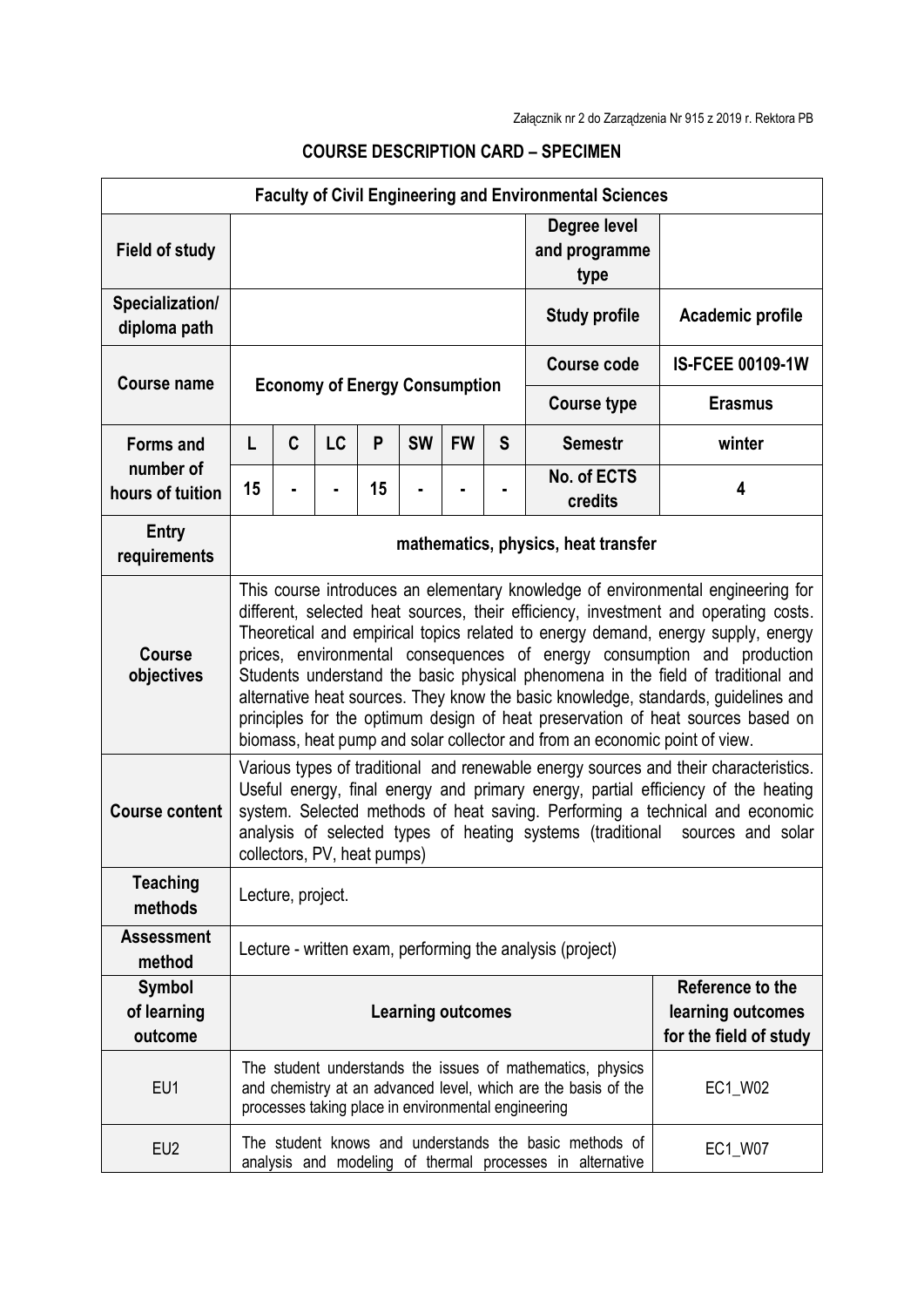|                                    | energy sources                                                                                                                                                                                                                                                                                                                          |                                                                   |              |  |  |  |
|------------------------------------|-----------------------------------------------------------------------------------------------------------------------------------------------------------------------------------------------------------------------------------------------------------------------------------------------------------------------------------------|-------------------------------------------------------------------|--------------|--|--|--|
|                                    |                                                                                                                                                                                                                                                                                                                                         |                                                                   |              |  |  |  |
| EU <sub>3</sub>                    | Properly select and use the known methods and tools, including<br>advanced information and information, numerical, simulation and<br>experimental techniques when solving complex engineering<br>problems based on alternative energy sources                                                                                           | EC1_U05                                                           |              |  |  |  |
| EU4                                | Plan and conduct experiments, including measurements of the<br>physical quantities of devices used in alternative energy sources                                                                                                                                                                                                        | EC1_U07                                                           |              |  |  |  |
| EU <sub>5</sub>                    | Explaining cognitive and practical problems, consulting experts<br>in cases of difficulties in solving them on their own.                                                                                                                                                                                                               | EC1_K03                                                           |              |  |  |  |
| Symbol of<br>learning<br>outcome   | Methods of assessing the learning outcomes                                                                                                                                                                                                                                                                                              | <b>Type of tuition during</b><br>which the outcome<br>is assessed |              |  |  |  |
| EU1                                | lecture written examination, project defense                                                                                                                                                                                                                                                                                            | L, P                                                              |              |  |  |  |
| EU2                                | lecture written examination, project defense                                                                                                                                                                                                                                                                                            | L, P                                                              |              |  |  |  |
| EU <sub>3</sub>                    | project defense                                                                                                                                                                                                                                                                                                                         | P                                                                 |              |  |  |  |
| EU4                                | observation of work on exercises, project defense                                                                                                                                                                                                                                                                                       | P                                                                 |              |  |  |  |
| EU <sub>5</sub>                    | observation of work on exercises, project defense                                                                                                                                                                                                                                                                                       | P                                                                 |              |  |  |  |
|                                    | No. of hours                                                                                                                                                                                                                                                                                                                            |                                                                   |              |  |  |  |
| <b>Calculation</b>                 | lecture attendance                                                                                                                                                                                                                                                                                                                      | 15                                                                |              |  |  |  |
|                                    | preparation for analyses                                                                                                                                                                                                                                                                                                                | 15                                                                |              |  |  |  |
|                                    | design classes                                                                                                                                                                                                                                                                                                                          | 15                                                                |              |  |  |  |
|                                    | participation in student-teacher sessions related to the project                                                                                                                                                                                                                                                                        | 15                                                                |              |  |  |  |
|                                    | implementation of the project                                                                                                                                                                                                                                                                                                           | 20                                                                |              |  |  |  |
|                                    | preparation for and participation in exams                                                                                                                                                                                                                                                                                              | 20                                                                |              |  |  |  |
|                                    | <b>TOTAL:</b>                                                                                                                                                                                                                                                                                                                           | 100                                                               |              |  |  |  |
|                                    | <b>HOURS</b>                                                                                                                                                                                                                                                                                                                            | No. of<br><b>ECTS</b><br>credits                                  |              |  |  |  |
|                                    | Student workload – activities that require direct teacher participation                                                                                                                                                                                                                                                                 | 45                                                                | $\mathbf{2}$ |  |  |  |
|                                    | Student workload - practical activities                                                                                                                                                                                                                                                                                                 | 50                                                                | $\mathbf{2}$ |  |  |  |
| <b>Basic</b><br>references         | Energy Economics, Wei Hua Liao, Emerald, 2018.<br>$1_{\cdot}$<br>2. Zweifel P., Praktiknjo A., Erdmann G., Energy Economics: Theory and Applications,<br>Springer Berlin, 2017.<br>3. Bhattacharyya, Subhes C, Energy Economics: Concepts, Issues, Markets and<br>Governance, Springer London, 2011.                                    |                                                                   |              |  |  |  |
| <b>Supplementary</b><br>references | 1. Energy Economics,, Netherlands North-Holland, ISSN: 0140-9883 (magazine).<br>2. Napoleon Enteria, Aliakbar Akbarzadeh, Solar energy sciences and engineering<br>applications, Boca Raton: CRC/Taylor & Francis, 2014.<br>3. Shah, Yatish T., Thermal energy : sources, recovery, and<br>applications,<br>CRC/Taylor & Francis, 2018. |                                                                   |              |  |  |  |